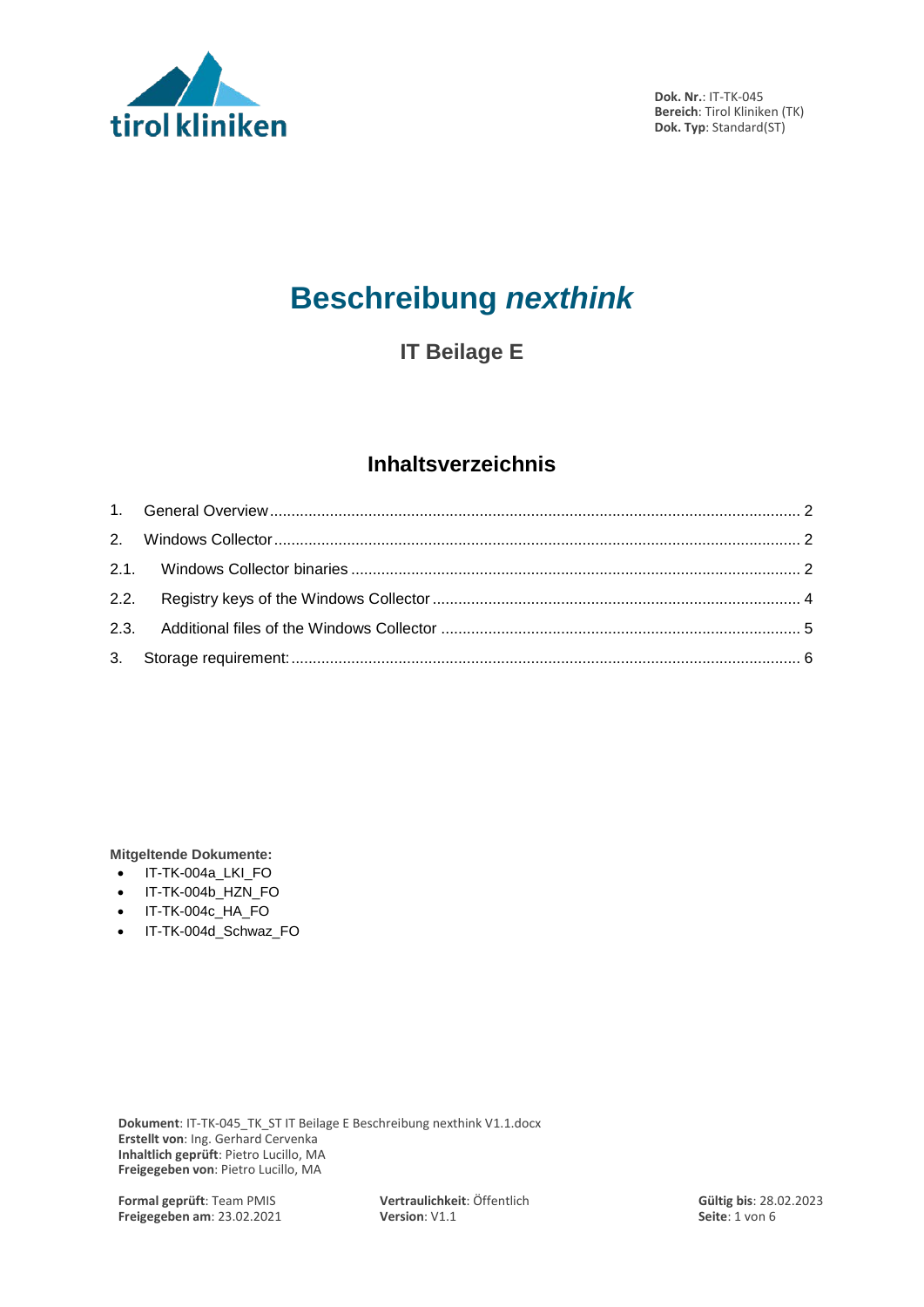

The following contents are a summary of the manufacturer's specifications. More detailed information can be found under: [Collector | Nexthink Documentation](https://doc.nexthink.com/Documentation/Nexthink/V6.29/ProductOverview/Collector)

### <span id="page-1-0"></span>**1. General Overview**

The following figure depicts the role of the Collector within the Nexthink solution.



## <span id="page-1-1"></span>**2. Windows Collector**

The Windows version of the Collector includes several features in addition to the gathering of user activity. These extra features require a comprehensive set of components.

<span id="page-1-2"></span>Appliesto platforms:

#### **2.1.Windows Collector binaries**

For all versions of Windows, the following components are installed:

• **Main driver**

A kernel mode driver that gathers valuable information from the device of the end-user.

• **Network specific driver**

A kernel mode driver that detects network connections.

• **Helper service**

A Windows service that complements the main driver by collecting additional information.

• **Printing info library**

A dynamic link library that is responsible for detecting printing activity.

• **Automatic updates**

A component of the Collector that is responsible for downloading new versions and updating the installed components.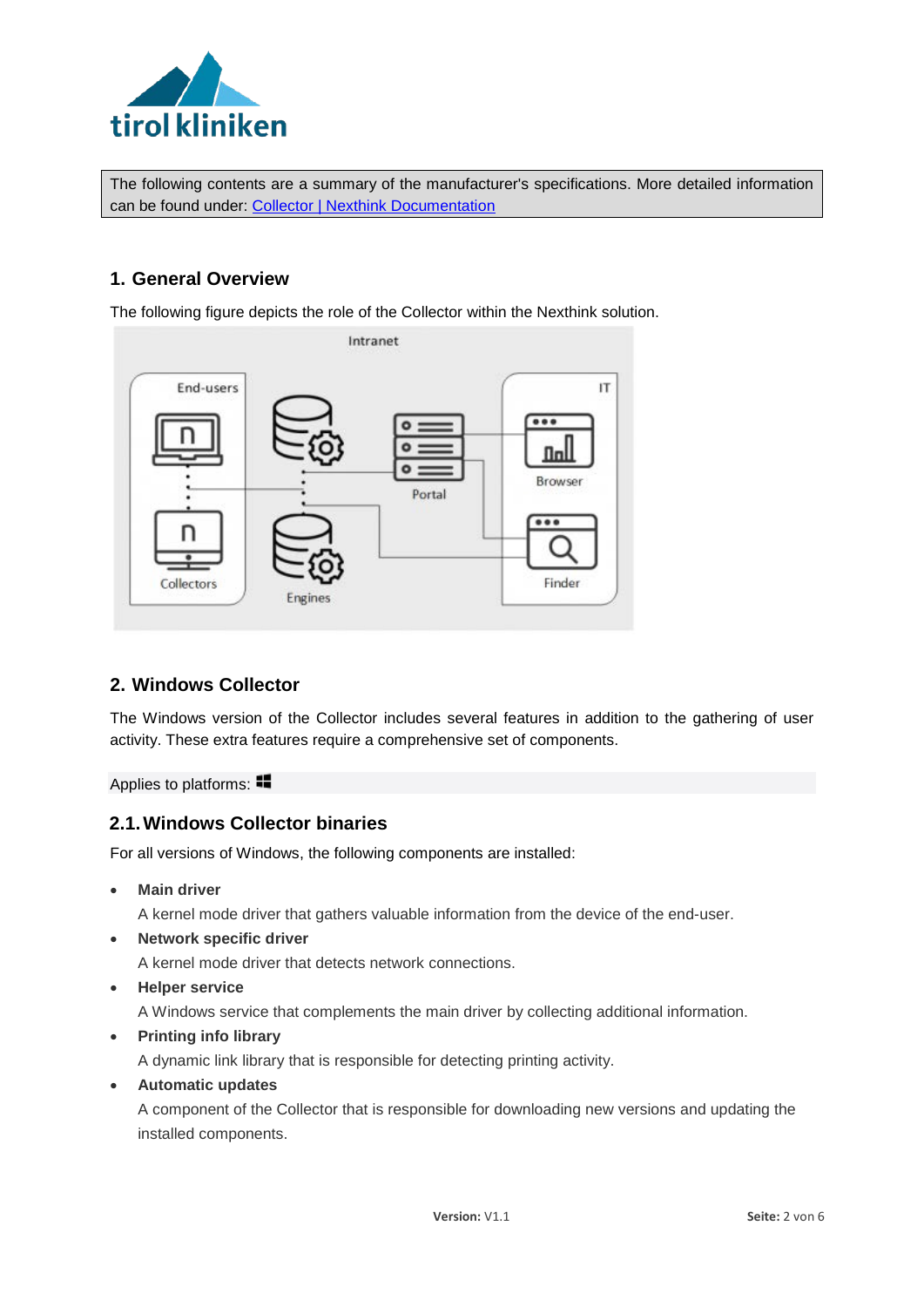

#### • **Coordinator**

Coordination of the Collector with the Appliance to detect new updates, engage with end-users, and execute remote actions.

• **Nexthink Engage**

Components for presenting the questions of campaigns and getting answers from the end-users.

• **Nexthink Act**

Components that manage the execution of remote actions.

• **Nexthink Reporter**

A troubleshooting tool that creates debug reports for specific support cases.

- **Nexthink Event Log Provider** A component for logging events in the Windows Event Log.
- **Nexthink Business Services** A component for monitoring business applications.
- **Command line configuration tool** (optional)

A tool to [configure](http://doc.nexthink.com/Documentation/Nexthink/V6.29/InstallationAndConfiguration/Nxtcfg-Collectorconfigurationtool) the Collector from the command line.

• **Control Panel extension** (optional) A tool to control the behaviour of the Collector that is added to the Control Panel of Windows.

| <b>Component</b>                | <b>File</b>          | Path                                              |
|---------------------------------|----------------------|---------------------------------------------------|
| Main driver                     | nxtrdrv.sys          | %Windows%\System32\drivers                        |
| Network specific driver         | nxtrdrv5.sys         |                                                   |
| Helper service                  | nxtsyc.exe           | %ProgramFiles%\Nexthink\Collector\Collecto<br>r   |
| Printing info<br>helper library | nxtdll.dll           |                                                   |
| Nexthink Event Log<br>Provider  | nxteventprovider.dll |                                                   |
| Immersive apps                  | nxtwrt.dll           |                                                   |
| Application start time          | nxtwpm.dll           |                                                   |
| Application start time          | nxtwpm32.dll         | %Windows%\SysWOW64                                |
| $(32 \text{ bit})$              | nxtusm.exe           |                                                   |
| Application start time          | nxtwpm.dll           |                                                   |
| Coordinator service             | nxtcoordinator.exe   | %ProgramFiles%\Nexthink\Collector\Coordin<br>ator |
| Engage coordinator              | nxteufb.exe          |                                                   |
| Act coordinator                 | nxtcod.exe           |                                                   |
| Updates coordinator             | nxtupdater.exe       |                                                   |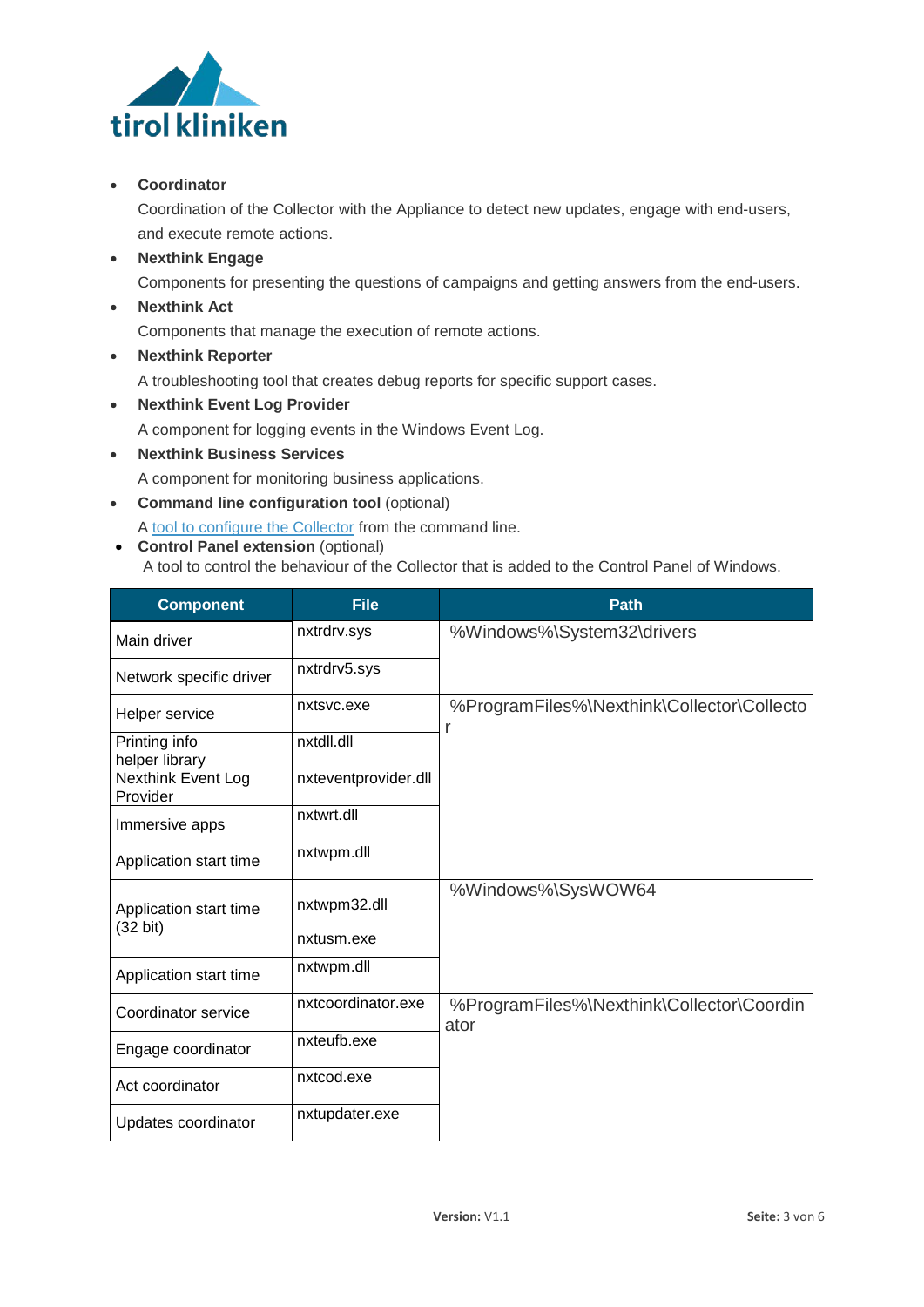

| <b>Component</b>                                                  | <b>File</b>                                                             | <b>Path</b>                                         |
|-------------------------------------------------------------------|-------------------------------------------------------------------------|-----------------------------------------------------|
| OpenSSL (64 bit)                                                  | libcrypto-1_1-<br>x64.dll<br>libssl-1_1-x64.dll                         |                                                     |
| OpenSSL (32 bit)                                                  | libcrypto-1_1.dll<br>libssl-1_1.dll                                     |                                                     |
| Nexthink Engage                                                   | nxtray.exe<br>nxtray.exe.config                                         | %ProgramFiles%\Nexthink\Collector\Engage            |
| <b>Nexthink Act</b>                                               | Google.Protobuf.dll<br>nxtcampaignaction.<br>dll<br>nxtremoteactions.dl | %ProgramFiles%\Nexthink\Collector\Remote<br>Actions |
| <b>Nexthink Reporter</b>                                          | nxtreporter.exe                                                         | %ProgramFiles%\Nexthink\Collector\Reporte           |
| <b>Nexthink Business</b><br><b>Services</b>                       | nxtbsm.exe                                                              | %ProgramFiles%\Nexthink\Collector\BSM               |
| <b>Command line</b><br>configuration tool<br><b>Control Panel</b> | nxtcfg.exe<br>nxtpanel.cpl                                              | %Windows%\System32                                  |
| extension                                                         |                                                                         |                                                     |

## <span id="page-3-0"></span>**2.2.Registry keys of the Windows Collector**

On installation, the Collector creates the following keys in the Registry of Windows:

- HKEY CLASSES ROOT\nxtrayproto
- HKEY\_LOCAL\_MACHINE\SOFTWARE\Nexthink\Collector
- HKEY\_LOCAL\_MACHINE\SOFTWARE\Nexthink\Collector\AppStartTime
- HKEY\_LOCAL\_MACHINE\SOFTWARE\Nexthink\DN
- HKEY\_LOCAL\_MACHINE\SOFTWARE\Nexthink\RebootMarker
- HKEY\_LOCAL\_MACHINE\SOFTWARE\Nexthink\RemoteActions
- HKEY\_LOCAL\_MACHINE\SYSTEM\CurrentControlSet\Services\EventLog\Application\Nexthink **Collector**
- HKEY\_LOCAL\_MACHINE\SYSTEM\CurrentControlSet\Services\Nexthink Coordinator
- HKEY\_LOCAL\_MACHINE\SYSTEM\CurrentControlSet\Services\Nexthink Coordinator\params
- HKEY\_LOCAL\_MACHINE\SYSTEM\CurrentControlSet\Services\Nexthink Coordinator\Modules\COD
- HKEY\_LOCAL\_MACHINE\SYSTEM\CurrentControlSet\Services\Nexthink Coordinator\Modules\EndUserFeedback
- HKEY\_LOCAL\_MACHINE\SYSTEM\CurrentControlSet\Services\Nexthink Coordinator\Modules\Updater
- HKEY\_LOCAL\_MACHINE\SYSTEM\CurrentControlSet\services\Nexthink Service
- HKEY\_LOCAL\_MACHINE\SYSTEM\CurrentControlSet\services\Nexthink Service\runtime\_stats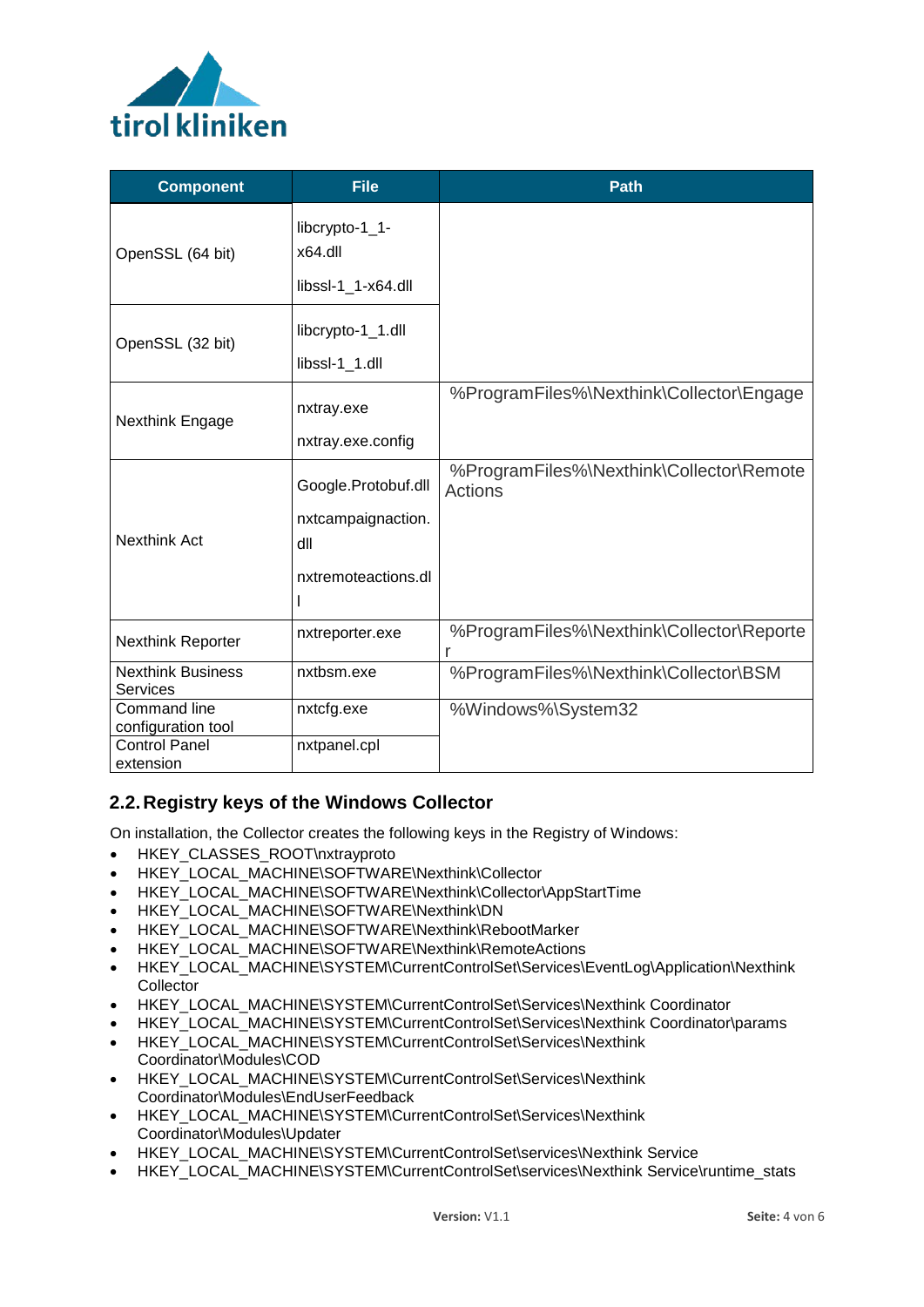

- HKEY\_LOCAL\_MACHINE\SYSTEM\CurrentControlSet\services\nxtrdrv
- HKEY\_LOCAL\_MACHINE\SYSTEM\CurrentControlSet\services\nxtrdrv\params
- HKEY\_LOCAL\_MACHINE\SYSTEM\CurrentControlSet\services\nxtrdrv5
- HKEY\_LOCAL\_MACHINE\SYSTEM\CurrentControlSet\services\nxtrdrv5\Parameters\Wdf
- HKEY\_LOCAL\_MACHINE\SYSTEM\Nexthink\Updater
- HKEY\_USERS\S-1-5-21-[X-X-X-X]\SOFTWARE\NEXThink\NxTray

# <span id="page-4-0"></span>**2.3.Additional files of the Windows Collector**

Find the log files of the Collector here:

- %windir%\nxtsvc.log
- %windir%\nxtsvc.1.log
- %windir%\nxtsvc.2.log
- %windir%\nxtupdater.log
- %windir%\nxtupdater.1.log
- %windir%\nxtupdater.2.log
- %windir%\nxtcoordinator.log
- %windir%\nxtcoordinator.1.log
- %windir%\nxtcoordinator.2.log
- %windir%\nxteufb.log
- %windir%\nxteufb.1.log
- %windir%\nxteufb.2.log
- %windir%\nxtcod.log
- %windir%\nxtcod.1.log
- %windir%\nxtcod.2.log
- %temp%\nxtray.log
- %temp%\nxtray.log.<timestamp>

Finally, Windows creates a cached copy of the kernel drivers in two folders whose names start with the name of the drivers (nxtrdrv and nxtrdrv5, respectively) followed by an unique identifier that depends on the version of the driver itself. Find the folders here:

• %windir%\System32\DRVSTORE

The Nexthink Reporter tool creates its logs and reports here:

- %temp%\nxtreporter[reportID].log
- %temp%\nxtreport-[hostname]-[reportID].zip